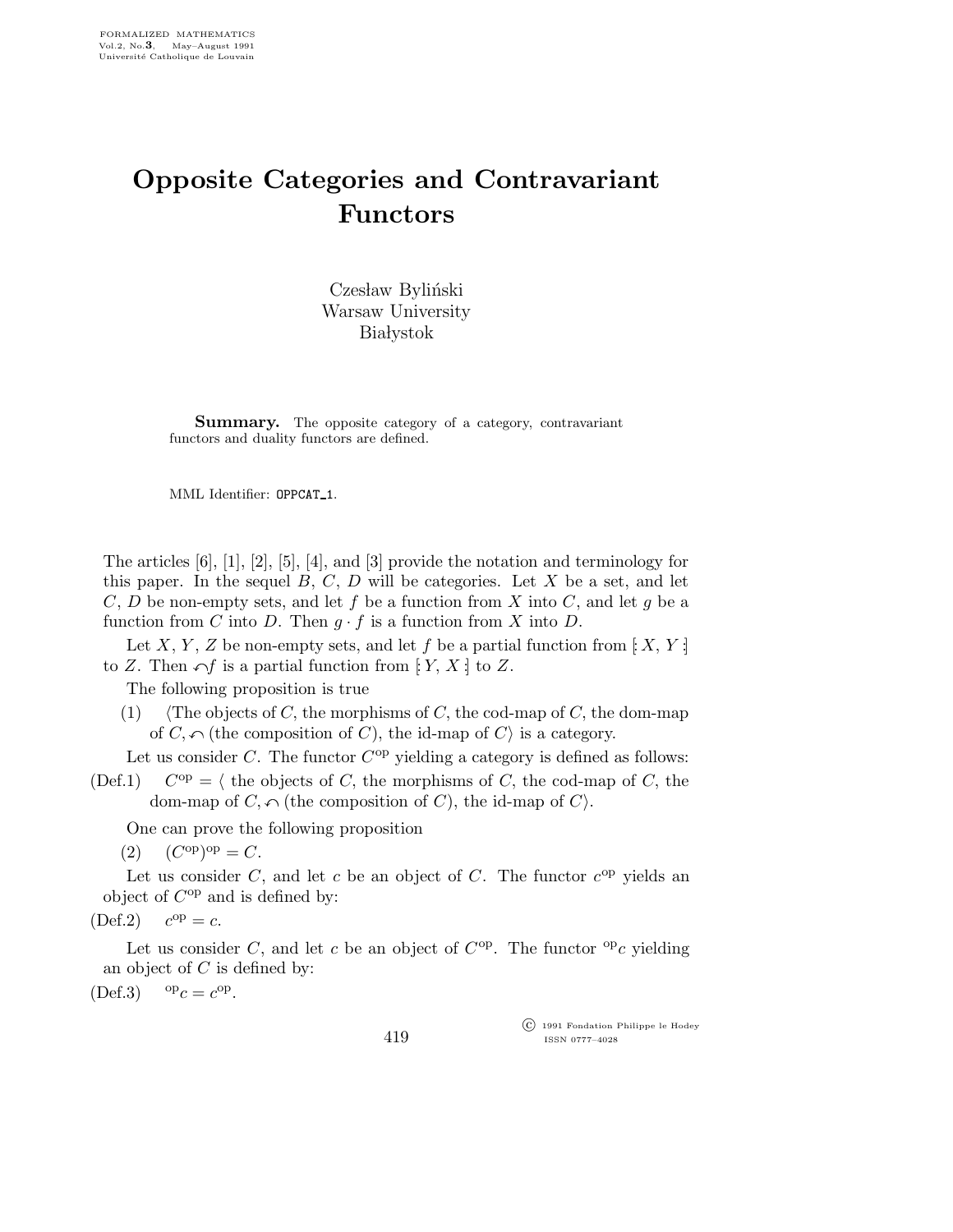One can prove the following three propositions:

- (3) For every object c of C holds  $(c^{op})^{op} = c$ .
- (4) For every object c of C holds  ${}^{op}(c^{op}) = c$ .
- (5) For every object c of  $C^{op}$  holds  $({}^{op}c)^{op} = c$ .

Let us consider C, and let f be a morphism of C. The functor  $f^{\rm op}$  yields a morphism of  $C^{op}$  and is defined as follows:

 $(Def.4)$  $f^{\rm op} = f$ .

Let us consider C, and let f be a morphism of  $C^{op}$ . The functor  $^{op}f$  yields a morphism of  $C$  and is defined by:

 $(\text{Def.5}) \qquad \text{op} f = f^{\text{op}}.$ 

One can prove the following propositions:

- (6) For every morphism f of C holds  $(f^{op})^{op} = f$ .
- (7) For every morphism  $f$  of  $C$  holds  $\mathop{\mathrm{op}}\nolimits(f^{\rm op}) = f$ .
- (8) For every morphism f of  $C^{op}$  holds  $({}^{op}f)^{op} = f$ .
- (9) For every morphism f of C holds  $dom(f^{op}) = cod f$  and  $cod(f^{op}) =$  $dom f.$
- (10) For every morphism f of  $C^{op}$  holds dom  $^{op}f = \text{cod }f$  and  $\text{cod }^{op}f =$  $dom f.$
- (11) For every morphism f of C holds  $(\text{dom } f)^{\text{op}} = \text{cod}(f^{\text{op}})$  and  $(\text{cod } f)^{\text{op}} =$  $dom(f^{op})$ .
- (12) For every morphism f of  $C^{op}$  holds <sup>op</sup> dom  $f = \text{cod }^{op} f$  and <sup>op</sup> cod  $f =$  $\text{dom}^{\text{op}} f$ .
- (13) For all objects a, b of C and for every morphism f of C holds  $f \in$ hom $(a, b)$  if and only if  $f^{\text{op}} \in \text{hom}(b^{\text{op}}, a^{\text{op}})$ .
- (14) For all objects a, b of  $C^{op}$  and for every morphism f of  $C^{op}$  holds  $f \in \text{hom}(a, b)$  if and only if <sup>op</sup> $f \in \text{hom}({}^{\text{op}} b, {}^{\text{op}} a)$ .
- (15) For all objects a, b of C and for every morphism f from a to b such that hom $(a, b) \neq \emptyset$  holds  $f^{\rm op}$  is a morphism from  $b^{\rm op}$  to  $a^{\rm op}$ .
- (16) For all objects a, b of  $C^{op}$  and for every morphism f from a to b such that  $hom(a, b) \neq \emptyset$  holds <sup>op</sup>f is a morphism from <sup>op</sup>b to <sup>op</sup>a.
- (17) For all morphisms f, g of C such that dom  $g = \text{cod } f$  holds  $(g \cdot f)^{\text{op}} =$  $f^{\text{op}} \cdot g^{\text{op}}.$
- (18) For all morphisms f, g of C such that  $\text{cod}(g^{\text{op}}) = \text{dom}(f^{\text{op}})$  holds  $(g \cdot f)$ <sup>op</sup> =  $f$ <sup>op</sup> ·  $g$ <sup>op</sup>.
- (19) For all morphisms f, g of  $C^{op}$  such that dom  $g = \text{cod } f$  holds  $^{op}(g \cdot f) =$  ${}^{\mathrm{op}} f \cdot {}^{\mathrm{op}} g.$
- (20) For all objects a, b, c of C and for every morphism f from a to b and for every morphism g from b to c such that  $hom(a, b) \neq \emptyset$  and  $hom(b, c) \neq \emptyset$ holds  $(g \cdot f)^\text{op} = f^\text{op} \cdot g^\text{op}.$
- (21) For every object a of C holds  $\mathrm{id}_{a}^{\mathrm{op}} = \mathrm{id}_{a^{\mathrm{op}}}$ .
- (22) For every object a of  $C^{op}$  holds  ${}^{op}(\text{id}_a) = \text{id}_{({}^{op}a)}$ .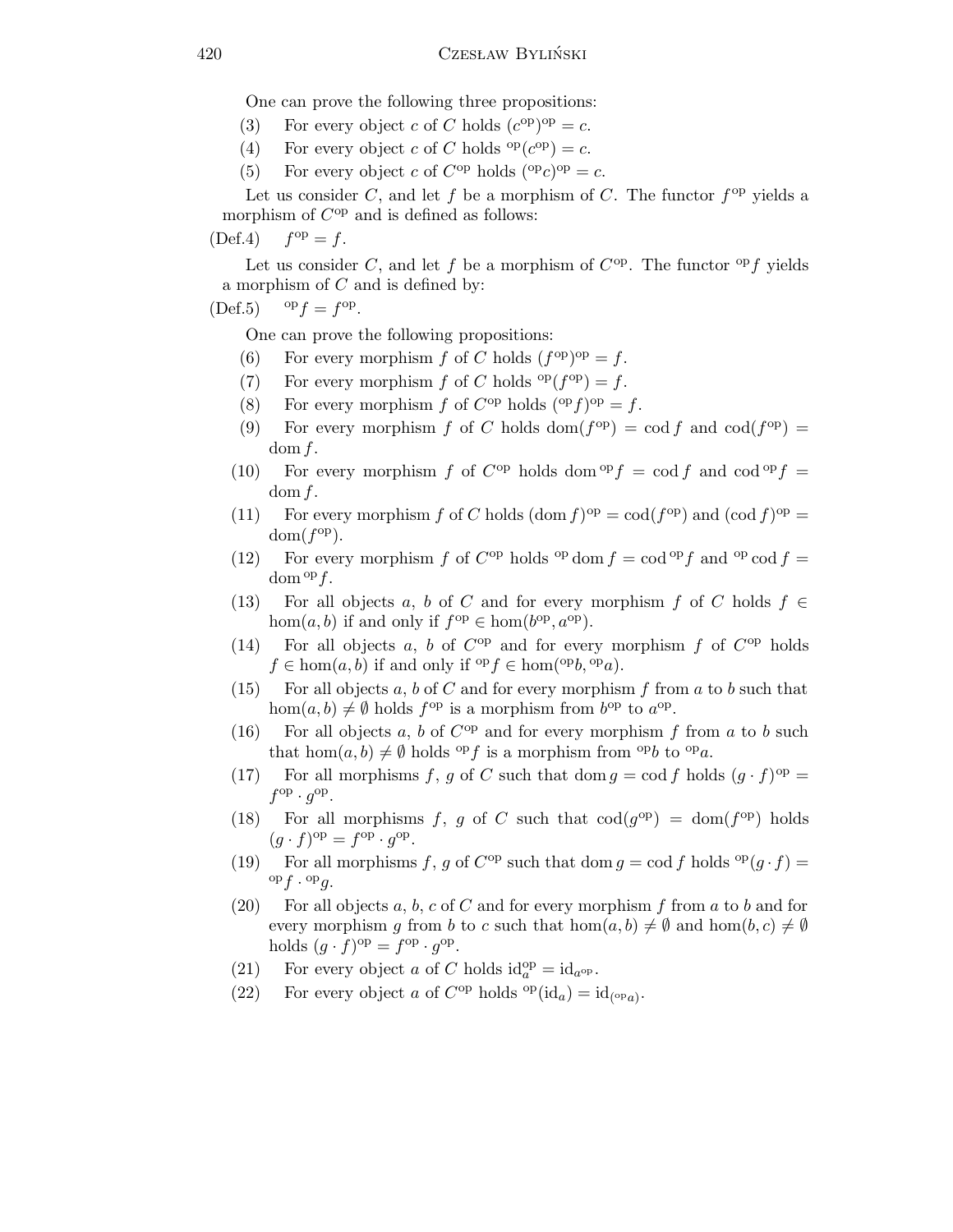- (23) For every morphism  $f$  of  $C$  holds  $f^{\rm op}$  is monic if and only if  $f$  is epi.
- (24) For every morphism  $f$  of  $C$  holds  $f^{\rm op}$  is epi if and only if  $f$  is monic.
- (25) For every morphism  $f$  of  $C$  holds  $f^{\rm op}$  is invertible if and only if  $f$  is invertible.
- (26) For every object c of C holds c is an initial object if and only if  $c^{op}$  is a terminal object.
- (27) For every object c of C holds  $c^{op}$  is an initial object if and only if c is a terminal object.

Let us consider C, B, and let S be a function from the morphisms of  $C^{op}$ into the morphisms of B. The functor  $*S$  yields a function from the morphisms of  $C$  into the morphisms of  $B$  and is defined by:

(Def.6) for every morphism f of C holds  $(*S)(f) = S(f^{op})$ .

One can prove the following propositions:

- (28) For every function S from the morphisms of  $C^{op}$  into the morphisms of B and for every morphism f of  $C^{op}$  holds  $(*S)(^{op} f) = S(f)$ .
- (29) For every functor  $S$  from  $C^{op}$  to  $B$  and for every object  $c$  of  $C$  holds  $(\text{Obj}\, *S)(c) = (\text{Obj}\, S)(c^{\text{op}}).$
- (30) For every functor S from  $C^{op}$  to B and for every object c of  $C^{op}$  holds  $(Obj_*S)(^{op}c) = (Obj S)(c).$

Let us consider  $C, D$ . A function from the morphisms of  $C$  into the morphisms of  $D$  is called a contravariant functor from  $C$  into  $D$  if it satisfies the conditions (Def.7).

- (Def.7) (i) For every object c of C there exists an object d of D such that  $it(id<sub>c</sub>) = id<sub>d</sub>$ 
	- (ii) for every morphism f of C holds it  $(id_{dom f}) = id_{cod(it(f))}$  and it  $(id_{cod f}) =$  $id_{dom(it(f))},$
	- (iii) for all morphisms f, g of C such that dom  $g = \text{cod } f$  holds it $(g \cdot f) =$  $it(f) \cdot it(g).$

The following propositions are true:

- (31) For every contravariant functor S from C into D and for every object c of C and for every object d of D such that  $S(\mathrm{id}_c) = \mathrm{id}_d$  holds  $(Obj S)(c) = d$ .
- $(32)$  For every contravariant functor S from C into D and for every object c of C holds  $S(\mathrm{id}_c) = \mathrm{id}_{(\mathrm{Obj}\,S)(c)}$ .
- $(33)$  For every contravariant functor S from C into D and for every morphism f of C holds  $(Obj S)(dom f) = cod(S(f))$  and  $(Obj S)(cod f) =$  $dom(S(f)).$
- (34) For every contravariant functor  $S$  from  $C$  into  $D$  and for all morphisms f, g of C such that dom  $g = \text{cod } f$  holds  $\text{dom}(S(f)) = \text{cod}(S(g))$ .
- (35) For every functor S from  $C^{op}$  to B holds  $*S$  is a contravariant functor from  $C$  into  $B$ .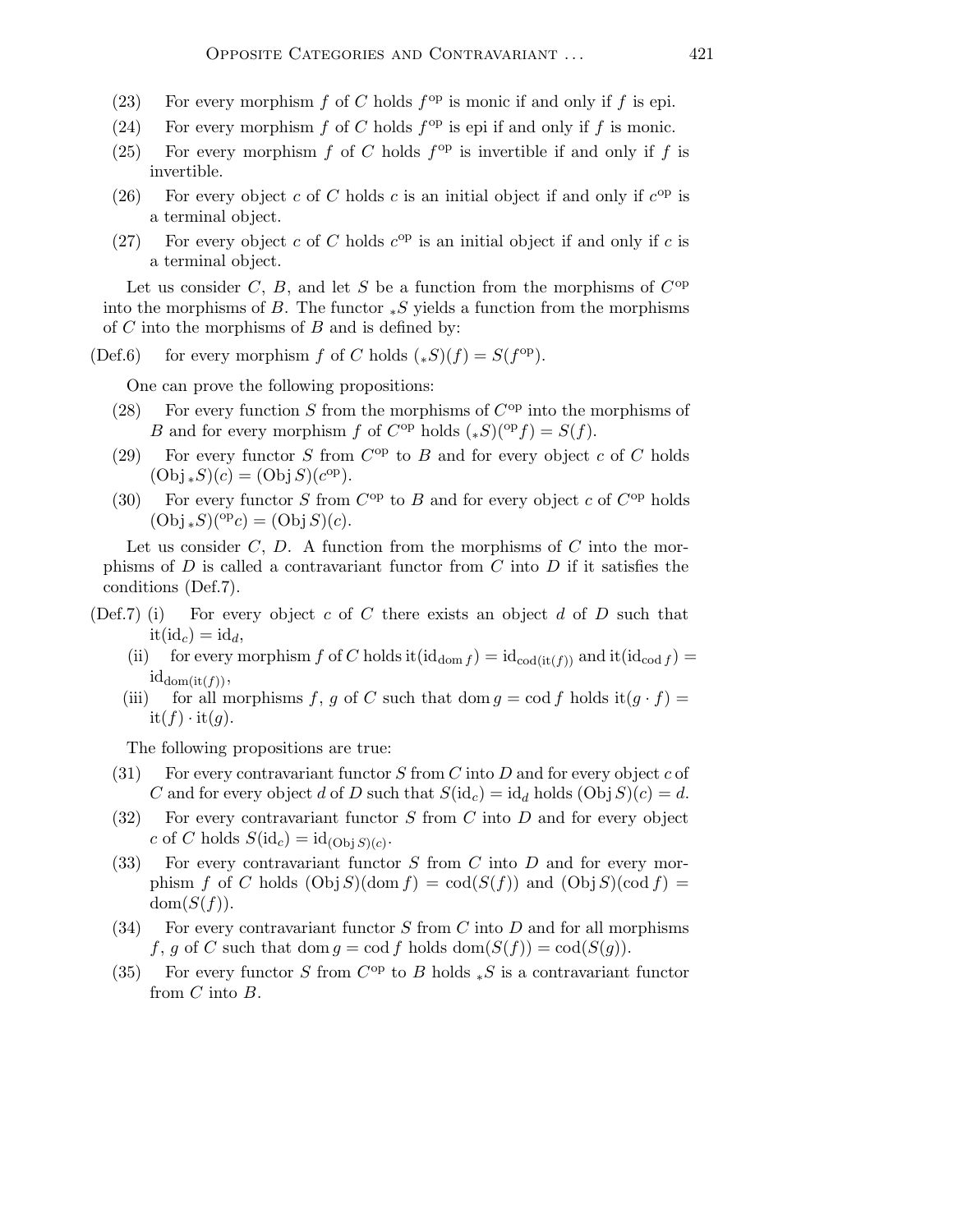- (36) For every contravariant functor  $S_1$  from C into B and for every contravariant functor  $S_2$  from B into D holds  $S_2 \cdot S_1$  is a functor from C to D.
- (37) For every contravariant functor  $S$  from  $C^{op}$  into  $B$  and for every object c of C holds  $(\text{Obj}\, *S)(c) = (\text{Obj}\, S)(c^{\text{op}}).$
- (38) For every contravariant functor  $S$  from  $C^{op}$  into  $B$  and for every object c of  $C^{op}$  holds  $(Obj_*S)(^{op}c) = (Obj S)(c)$ .
- (39) For every contravariant functor S from  $C^{op}$  into B holds \*S is a functor from  $C$  to  $B$ .

We now define two new functors. Let us consider  $C, B$ , and let S be a function from the morphisms of C into the morphisms of B. The functor  $*S$ yielding a function from the morphisms of  $C^{op}$  into the morphisms of B is defined as follows:

(Def.8) for every morphism f of  $C^{op}$  holds  $({}^*S)(f) = S({}^{op}f)$ .

The functor  $S^*$  yields a function from the morphisms of  $C$  into the morphisms of  $B^{op}$  and is defined by:

(Def.9) for every morphism f of C holds  $S^*(f) = S(f)^\text{op}$ .

The following propositions are true:

- $(40)$  For every function S from the morphisms of C into the morphisms of B and for every morphism f of C holds  $(*S)(f^{\rm op}) = S(f)$ .
- (41) For every functor S from C to B and for every object c of  $C^{op}$  holds  $(\text{Obj} * S)(c) = (\text{Obj} S)(^{\text{op}} c).$
- $(42)$  For every functor S from C to B and for every object c of C holds  $(\text{Obj} * S)(\check{c}^{\text{op}}) = (\text{Obj} S)(c).$
- $(43)$  For every functor S from C to B and for every object c of C holds  $(Obj(S^*))^{\check{c}}(c) = (Obj S)(c)^{op}.$
- (44) For every contravariant functor  $S$  from  $C$  into  $B$  and for every object  $c$ of  $C^{op}$  holds  $(Obj * S)(c) = (Obj S)(^{op}c)$ .
- (45) For every contravariant functor  $S$  from  $C$  into  $B$  and for every object  $c$ of C holds  $(\text{Obj}^*S)(c^{\text{op}}) = (\text{Obj} S)(c)$ .
- (46) For every contravariant functor S from C into B and for every object c of C holds  $(Obj(S^*))(c) = (Obj S)(c)^{op}$ .
- $(47)$  For every function F from the morphisms of C into the morphisms of D and for every morphism f of C holds  $({}^*F)^* (f^{\text{op}}) = F(f)^{\text{op}}$ .
- (48) For every function S from the morphisms of C into the morphisms of D holds  $\check{*}S = S$ .
- (49) For every function S from the morphisms of  $C^{op}$  into the morphisms of D holds  $\check{*}_\ast S = S$ .
- $(50)$  For every function S from the morphisms of C into the morphisms of *D* holds  $({}^*S)^* = {}^*(S^*)$ .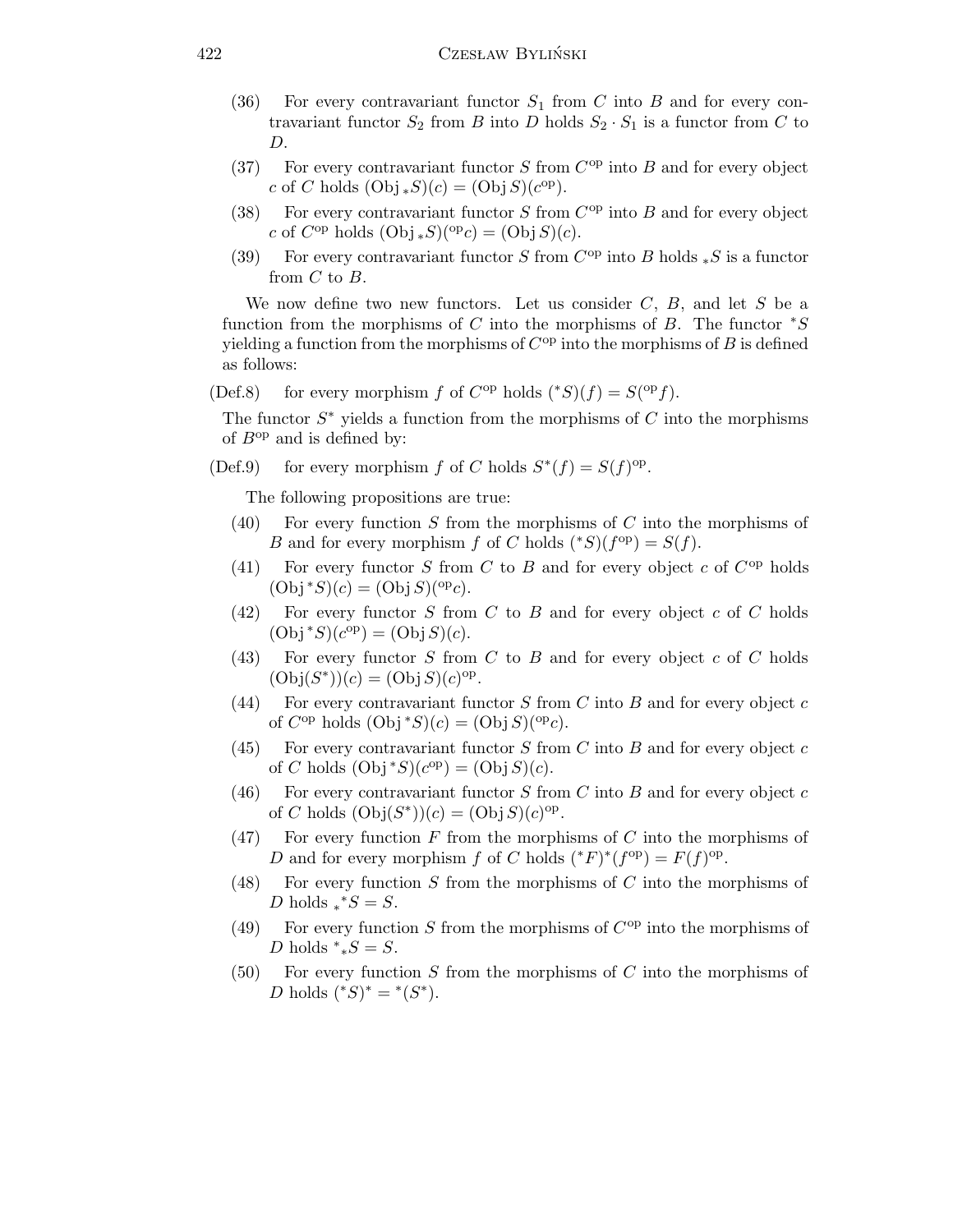- $(51)$  For every function S from the morphisms of C into the morphisms of D holds  $(S^*)^* = S$ .
- $(52)$  For every function S from the morphisms of C into the morphisms of D holds  $*(^*S) = S$ .
- $(53)$  For every function S from the morphisms of C into the morphisms of B and for every function  $T$  from the morphisms of  $B$  into the morphisms of D holds  $^*(\stackrel{\circ}{T} \cdot S) = T \cdot^* S$ .
- $(54)$  For every function S from the morphisms of C into the morphisms of B and for every function  $T$  from the morphisms of  $B$  into the morphisms of D holds  $(T \cdot S)^* = T^* \cdot S$ .
- (55) For every function  $F_1$  from the morphisms of C into the morphisms of  $B$  and for every function  $F_2$  from the morphisms of  $B$  into the morphisms of D holds  $({}^*(F_2 \cdot F_1))^* = ({}^*F_2)^* \cdot ({}^*F_1)^*.$
- (56) For every contravariant functor S from C into D holds  $*S$  is a functor from  $C^{op}$  to  $D$ .
- (57) For every contravariant functor S from C into D holds  $S^*$  is a functor from  $C$  to  $D^{\text{op}}$ .
- (58) For every functor S from C to D holds  $*S$  is a contravariant functor from  $C^{op}$  into  $D$ .
- (59) For every functor S from C to D holds  $S^*$  is a contravariant functor from C into  $D^{\text{op}}$ .
- (60) For every contravariant functor  $S_1$  from C into B and for every functor  $S_2$  from B to D holds  $S_2 \cdot S_1$  is a contravariant functor from C into D.
- (61) For every functor  $S_1$  from C to B and for every contravariant functor  $S_2$  from B into D holds  $S_2 \cdot S_1$  is a contravariant functor from C into D.
- $(62)$  For every functor F from C to D and for every object c of C holds  $(Obj((*F)^{*}))(c^{op}) = (Obj F)(c)^{op}.$
- (63) For every contravariant functor  $F$  from  $C$  into  $D$  and for every object c of C holds  $(\text{Obj}((^*F)^*)) (c^{\text{op}}) = (\text{Obj} F) (c)^{\text{op}}.$
- (64) For every functor F from C to D holds  $({}^*F)^*$  is a functor from  $C^{op}$  to  $D^{\rm op}$ .
- (65) For every contravariant functor F from C into D holds  $(*F)^*$  is a contravariant functor from  $C^{op}$  into  $D^{op}$ .

We now define two new functors. Let us consider C. The functor  $id^{op}(C)$ yielding a contravariant functor from  $C$  into  $C^{op}$  is defined as follows:

 $(\text{Def.10}) \quad \text{id}^{\text{op}}(C) = \text{id}^*_{C}.$ 

The functor  $\mathrm{^{op}id}(C)$  yielding a contravariant functor from  $C^{\mathrm{op}}$  into C is defined as follows:

 $(\text{Def}.11)$  opid $(C)$  = \*(id<sub>C</sub>).

One can prove the following propositions:

(66) For every morphism f of C holds  $id^{op}(C)(f) = f^{op}$ .